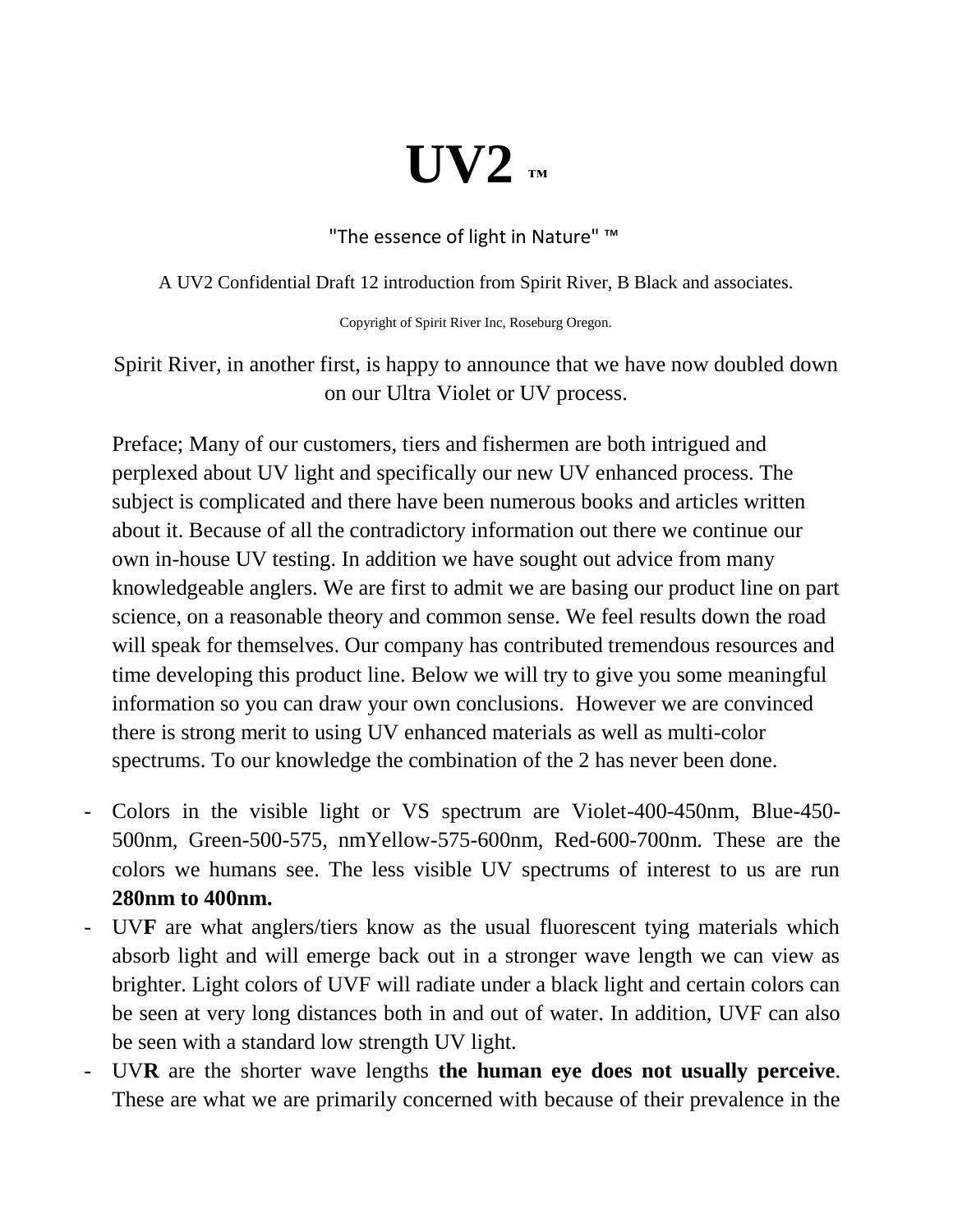natural world. UVR reflects through a material or is emitted by the species and cannot readily be seen by the human eye unless very expensive equipment and filters are used. What you can sometimes see under a UV light is a bluish purple tint on honest to goodness UV enhanced materials. Many in our industry continue to claim it is UV when actually some of it is not. In addition many feathers and furs emit their own UVR signature and many common patterns used today will in fact emit some UVR.

- As an example we split a piece of standard pink rabbit and enhanced dyed each into UVR and UVF then put it to the test. Under a UV light the UVR rabbit was a Bluish Purple (admittedly some of this color emanating from the light itself) and the UVF glowed a very bright almost white. Clearly a dramatic difference.
- In explaining the difference in house, between UVR and UVF I like to say 'our UVF Fluorescent materials "scream" at you and our UVR Reflective materials "whisper" to you'.
- The UV**R** (reflective) spectrum is extremely common in the animal/insect world. Way more than you might think. This is how bees and butterflies find flowers and mayflies find mates. It is very common in bird species. While many males exhibit a natural UVR to attract mates or to feed, many females exhibit little or no UVR to camouflage themselves and their young. Hence Roosters are bright and shiny and hens are soft and muted. The more healthy the animal the brighter its UV signature which females recognize. Another way to imagine this is to think of a dog whistle humans can't hear but dogs can. UVR is the colors animals see which we don't.
- UVF (fluorescent) is far less common in nature but can still be found in plankton, algae, some baitfish, jellyfish, invertebrates & similar species. UV sensitive cones in the eyes of fish allow them to see in much greater detail in adverse water and light conditions. While visible light is lost in red at approximately 10 feet and orange at 25'…UVR and UVF light can penetrate up to 150 feet depending on the type of water and clarity. The RODS in a trout eyes do not allow them much sight in low light periods of dawn and dusk. However, UV sensitive CONES in their eyes do allow fish to see more details and at greater depths. Perhaps this is why some species prefer to feed at night. Bass anglers have known about UVF paints which are utilized on many of their baits and lures. However, not much research has been done utilizing UVR, nor to our knowledge has it ever been applied on tying materials.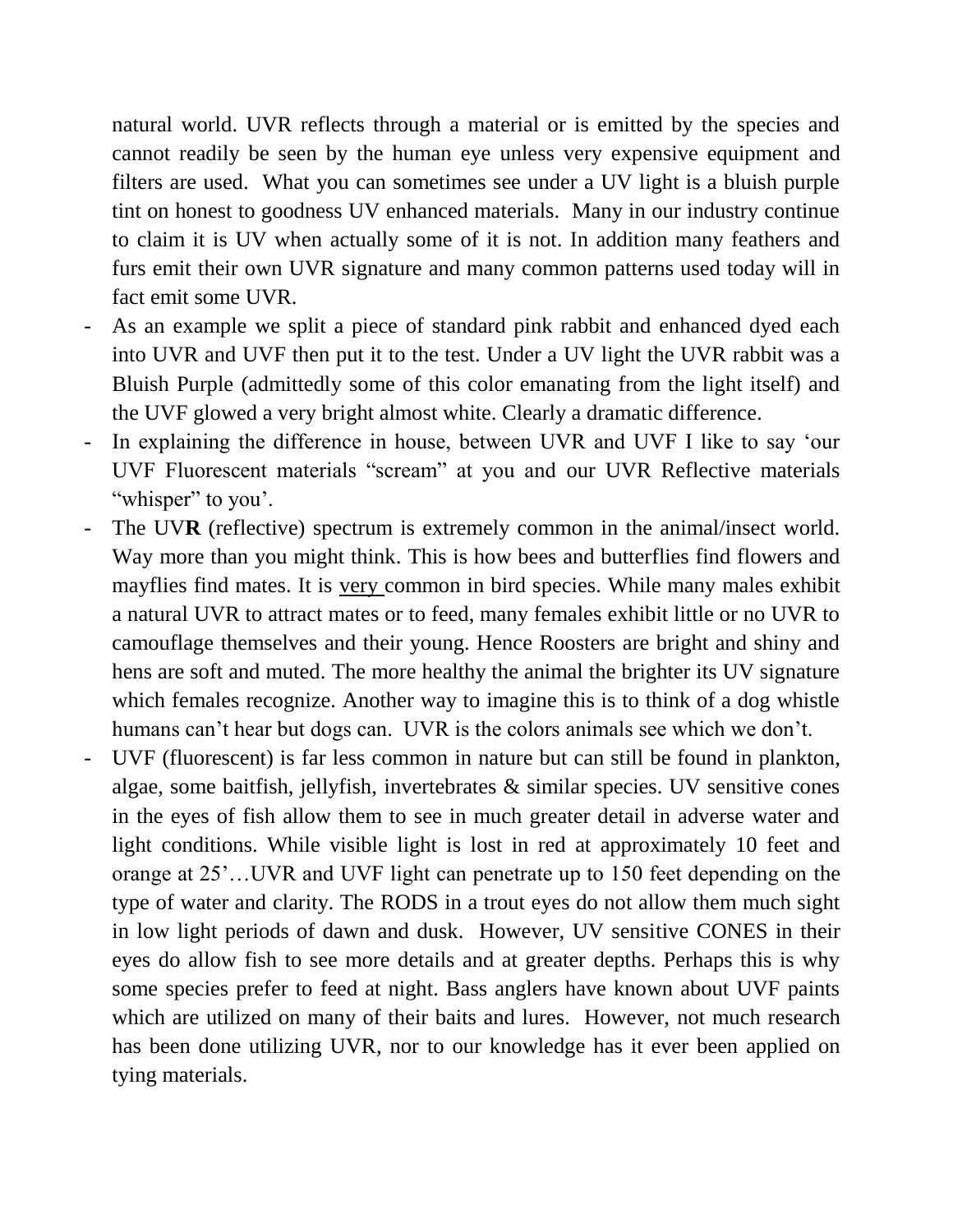- The statements above are not to say that many other factors do not enter into the science of UV and fish. They do. Consideration needs to be given to the types of water (salt or fresh), and its clarity. These are additional factors just as are the UV light reflected from the water and the UV ambient light during daylight hours. Because of these 'other' factors we do feel there is a place in flies and lures where there is NO UV needed. Basically a flat black non-UV Wooly Bugger can and will stand out better against certain water and light conditions. Ever notice how some species of fish tend to feed more in dawn and dusk situations. They are keying in on the UVR aspects of their prey.
- We have now begun to do both processes on materials. We call this our **UV2™**. Our proprietary method of dyeing or the special  $UV2^{TM}$  dye process we hope to patent will eventually be on most UV enhanced products from Sprit River. Up till now most of our UV enhanced line has been either UVF or UVR which we refer to as simply UVenhanced. Not both. Because the UV2 feathers, hairs and furs have both UVR **and** UVF they possess an increase in electron mobility, its luminescence and overall light spectrum. The UVR we use is high in reflectivity and has diffusing properties, which the animal world identifies and exploits as mentioned above. The UVF adds higher wave lengths that also can be seen from a greater distance. With a special UV light held behind some materials, the lighter shades (red and above) will show an ever so slight bluish/purple hue. The UVF enhancement brightens the materials for better visibility in low light or off color water conditions and can be seen under a Black Light. We have UV2 enhanced both black and purple feathers and results do not show any discernible UV pattern. Does UV2 help on the darker colors? That is still an unanswered question we are working on.
- The UV spectrum is another KEY to fish because it optimizes feeding opportunities, as well as prey, mates, and danger. We are not claiming this will change fishing or that you WILL catch more fish. Though using it in flies, jigs and lures can arguably be said to provide anglers an advantage by arousing their curiosity, feeding, aggression, and territorial behavior. We like to think the UV enhanced and the totally unique UV2 process brings flies and anything you tie to LIFE!

## **Our NEW UV2™ DUBBING**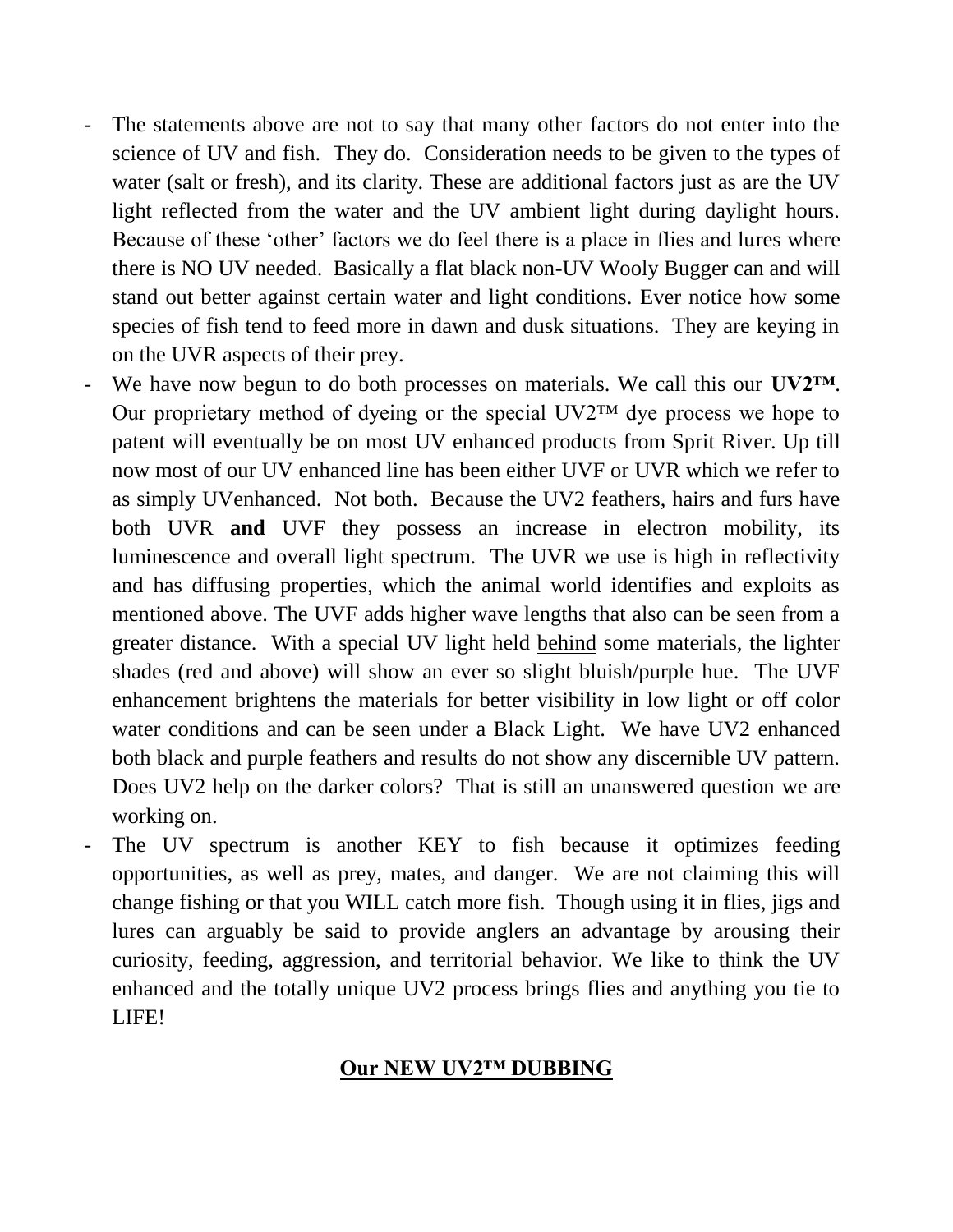Our UV journey the past couple years has also lead us to what we are now developing as a whole new **UV2 full color spectrum line of dubbing**. Unlike feathers we have the ability with dubbing to blend many types and colors of fibers. We all know that every color emits it own unique wave length. Over the last  $20+$ years many scientist have found the obvious, that insects emit a variety of colors as well as UVR. So we have enhanced core colors of dubbings that have been separately enhanced with UVR and UVF. These are then painstakingly blended with select dubbings so that whether you are fishing dries or nymphs, we have a dubbing blend perfect for the task. This can add up to 10 more steps in the manufacturing process. We think the results are worth the effort. In doing so, we achieve an overall base color while still gaining the multi spectrum of reflective colors that are so vital to replicating the true insects or prey.

Once used, the dubbing will emit many color wave lengths as well as both UVR and UVF properties. The theory has proven itself quite effective on dry flies…far more so that standard single color dubbings. Fish will see and key in on certain color wave lengths and our dubbings emit many **UV** and **COLOR** wavelengths.

Another key we believe in is to dress the base of the pattern with either white thread or better yet…pearl or silver Mylar. This has the ability to bounce any light back out in UVR. Many of our new UV-2 patterns will be tied using this technique. Most of our new UV2 patterns will incorporate this additional feature.

Hold any of these new dubbings directly in the sunlight and even thought you do not see the effects of the UV enhancement, you do see reds-blues-orange pinks and so on. Now pop these under a UV or Black Light and BAM….there is the difference. Note that the UV2 additive does alter the hue of the dubbings ever so slightly, so on many you will notice a slight pink flavor.

Please try our UV2 materials and fly patterns. Keep an open mind. We believe you will see and experience a significant difference.

Spirit River is dedicated to leading the industry in materials that make a difference.

\_\_\_\_\_\_\_\_\_\_\_\_\_\_\_\_\_\_\_\_\_\_\_\_\_\_\_\_\_\_\_\_\_\_\_\_\_\_\_\_\_\_\_\_\_\_\_\_\_\_\_\_\_\_\_\_\_\_\_\_\_\_\_